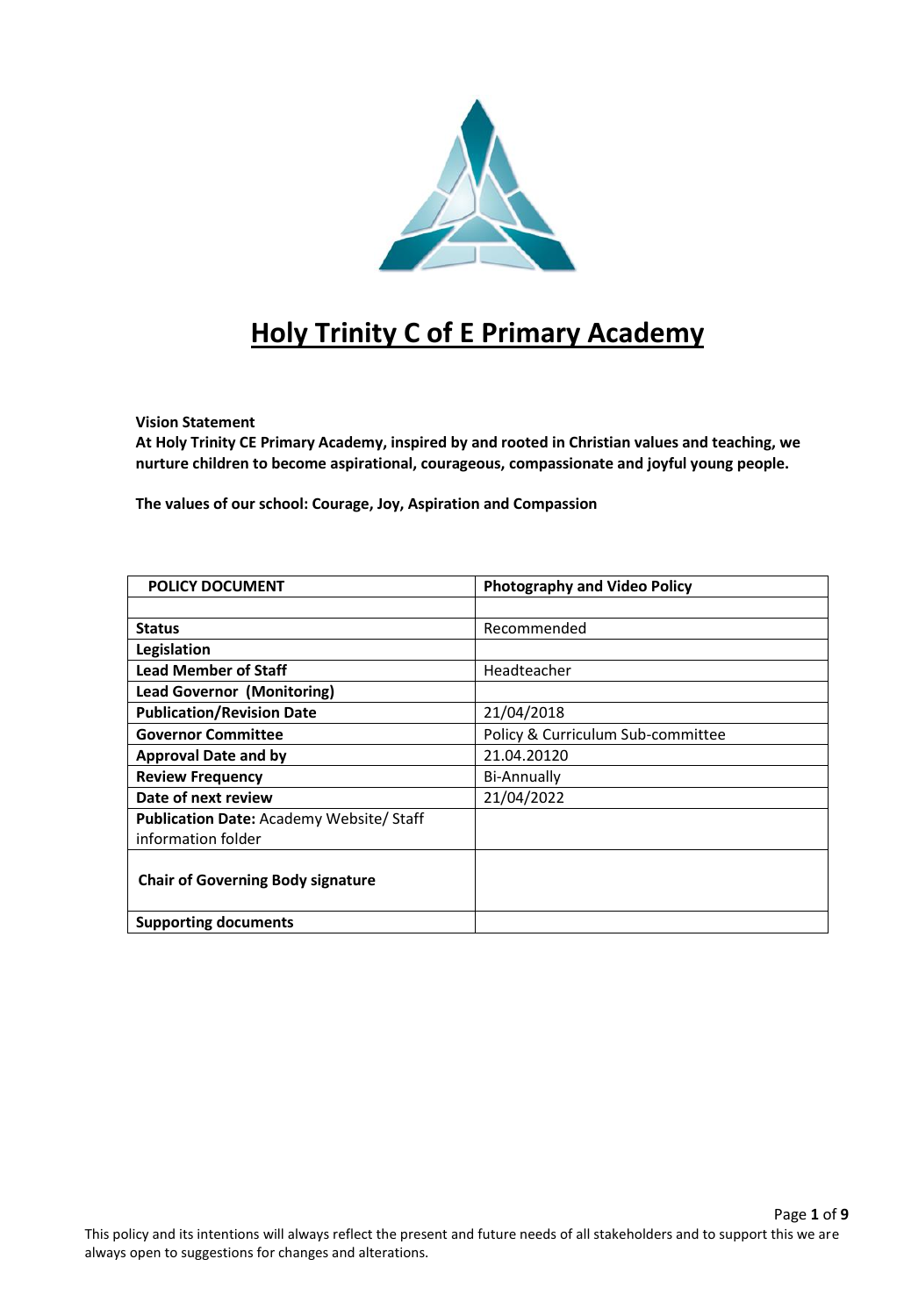## **Table of Contents**

| $\mathbf{1}$   |  |
|----------------|--|
| $\overline{2}$ |  |
| 3              |  |
| $\overline{4}$ |  |
| 5              |  |
| 6              |  |
| $\overline{7}$ |  |
| 8              |  |
| 9              |  |
| 10             |  |
| 11             |  |
| 12             |  |
| 13             |  |
| 14             |  |
|                |  |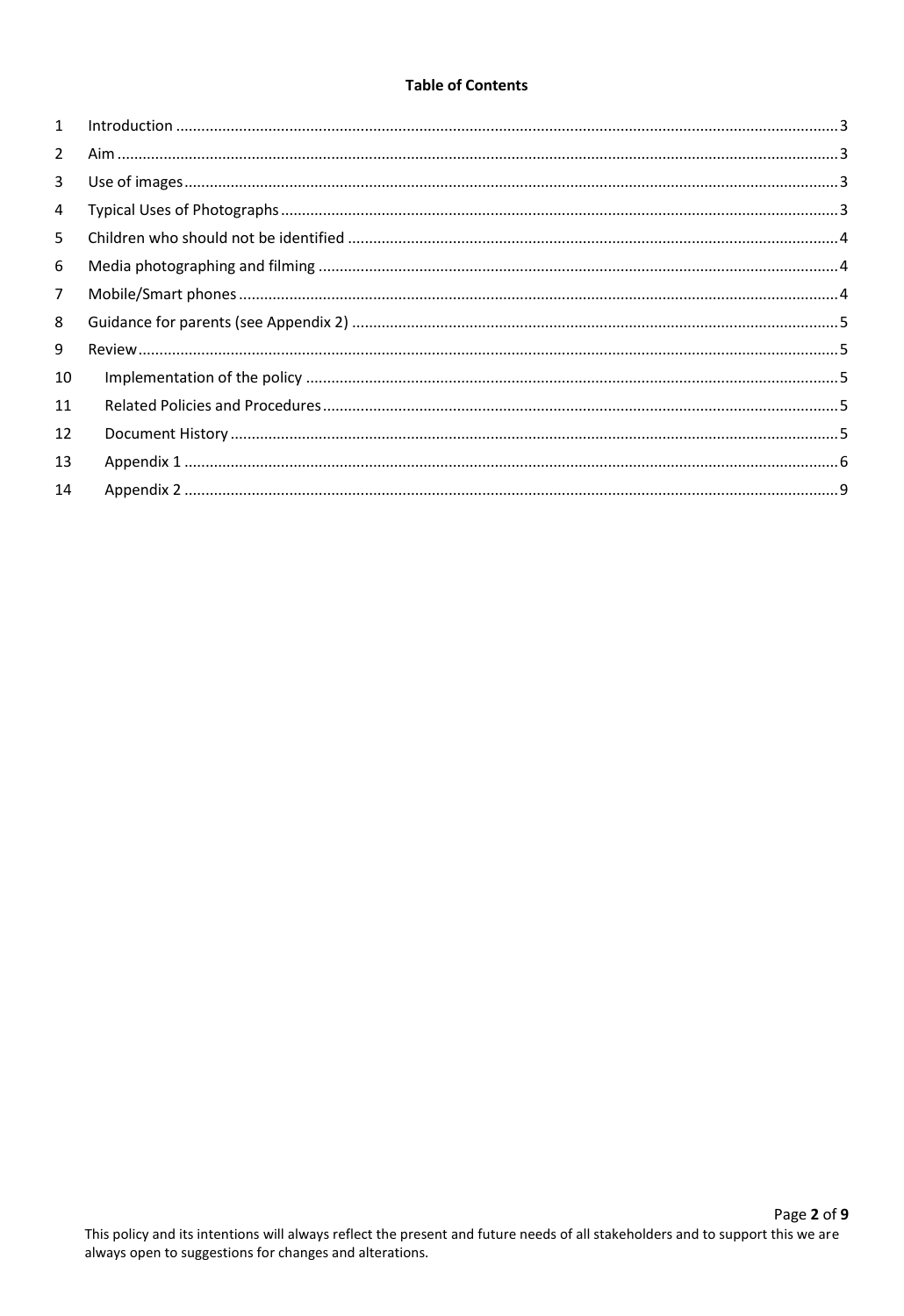### <span id="page-2-0"></span>**1 Introduction**

- 1.1 Holy Trinity CE Primary Academy needs to make full and proper use of photographic images while meeting the requirements of the law and preserving the safety of children. Concerns focus on issues around rights of privacy, child protection and copyright ownership. These guidelines address these issues and give advice on good practice.
- 1.2 It applies to all forms of media; print, digital images, recordings (visual and audio) on websites and in the professional media regardless of the method of capture.
- 1.3 It is natural for parents to want to record their children's time at school, especially when they take part in activities such as sports, concerts, nativity plays or other types of show. However, we must always be mindful of the need to safeguard the welfare of children in our Academy, and issues of child protection, data protection and parental consent will be given careful attention.
- 1.4 Where the Governing Body provides services separately, using the academy premises, the Governing Body will ensure that the organization or individuals concerned has appropriate policies and procedures in place in regard to safeguarding children.

#### <span id="page-2-1"></span>**2 Aim**

- 2.1 To permit members of staff to use appropriate images of the children in an educational context. This document gives clear guidance on the appropriate use of images of children in the education setting.
- 2.2 All parents of pupils in the academy must notify the headteacher if they do not wish photographs/video to appear in public places (including websites). – see Appendix 1.
- <span id="page-2-2"></span>2.3 If parents/ carers disagree over consent for their child; it will be treated as if consent has not been given.

## **3 Use of images**

- 3.1 Human Rights legislation and the Data Protection Act 1998 give people the right to 'privacy', that is the issue when using photographs. We will always take steps to respect the rights of children in photographs that attend our academy.
- 3.2 The Copyright, Designs and Patent Act 1988 moved the ownership of copyright to the photographer (or their employer) and away from the person commissioning and paying for the photographs, unless there is an agreement otherwise
- 3.3 Holy Trinity CE Primary Academy will decide if the event is one at which photography and videoing will be permitted. When informing parents of the event, where possible, they will also be informed of the schools decision on taking photographs/videos
- 3.4 If general shots are to take place such as at the academy fun day, visitors will be warned in the invitation. Only images of children suitably dressed will be allowed to reduce the risk of images being used inappropriately. Special consideration will be given to photographs taken during PE (sports day).
- <span id="page-2-3"></span>3.5 We stress that any photography by parents must be for private and personal use only.

## **4 Typical Uses of Photographs**

 $\triangleright$  Evidence of teaching and learning across the school curriculum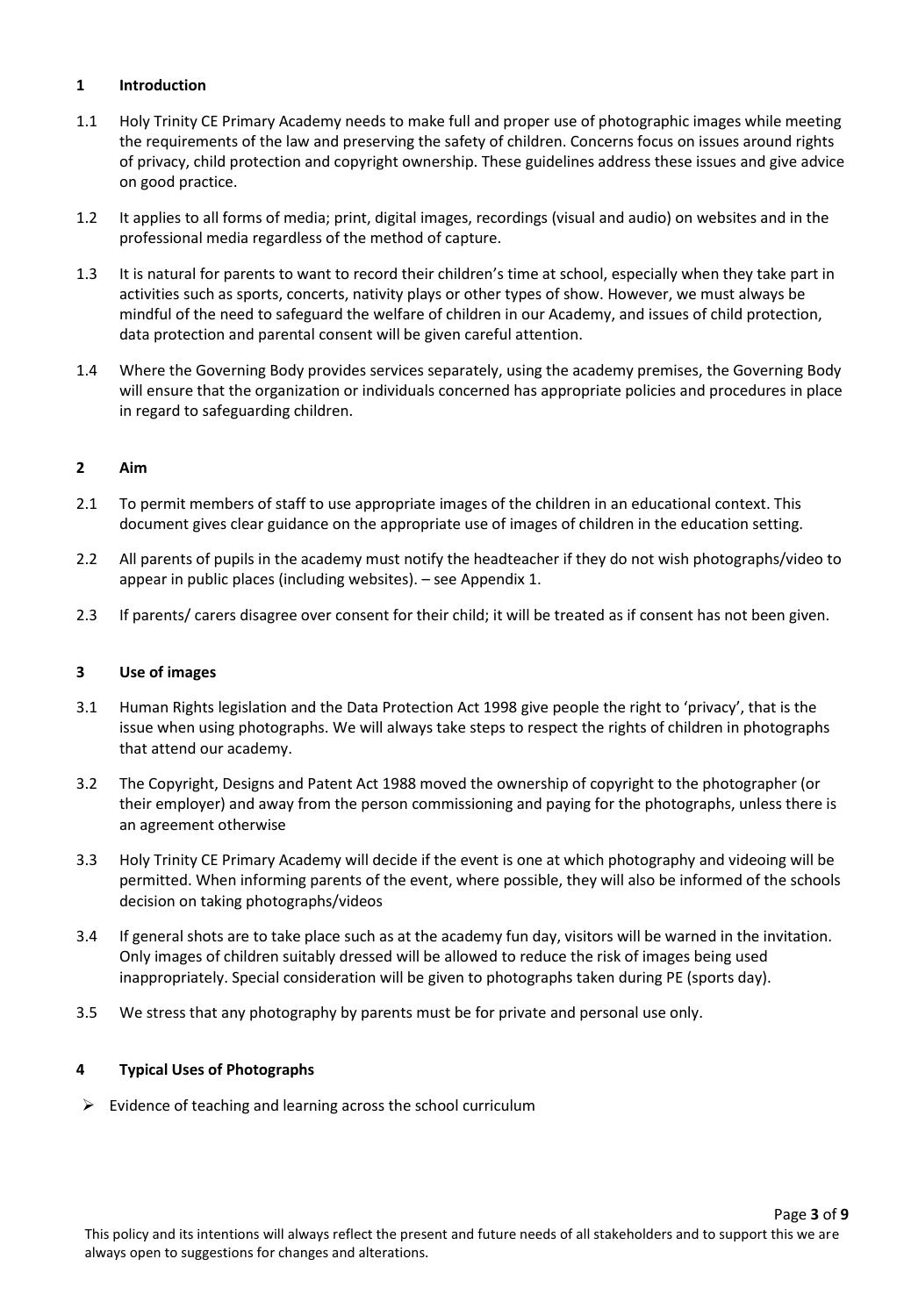- $\triangleright$  Key Skills for PE.
- $\triangleright$  Performing arts including dance and movement, concerts, drama performances, parent evenings.
- $\triangleright$  Sports days and sports fixtures and the use of photographic equipment by parents and carers and children from other schools.
- $\triangleright$  Media including newspapers especially when some editors require children's names when publishing photographs.
- $\triangleright$  Displays in school of children's activities
- $\triangleright$  Publications on the school website
- $\triangleright$  Staff training and professional development activities
- 4.1 If a photograph is likely to be used again it will be stored securely and only accessed by those people authorised to do so. When photos are destroyed, the digital files or negatives will be deleted/destroyed as well.

## <span id="page-3-0"></span>**5 Children who should not be identified**

- 5.1 This is not an absolute definition but often includes: -
- $\triangleright$  Situations where the parent is in a sensitive position and identifying the child would lead to them being identified.
- $\triangleright$  Victims of abuse including bullying.
- $\triangleright$  Where domestic violence has resulted in relocation.
- $\triangleright$  Where parents hold strong beliefs.
- $\triangleright$  Where a court order is in place preventing identification.
- $\triangleright$  Every effort will be made by the school to prevent capturing the image of any child who should not be identified but cannot be held responsible for photographs taken by furtively by others.

## <span id="page-3-1"></span>**6 Media photographing and filming**

- 6.1 The media operate under their own Code of practice. Photographs taken by the media are usually exempt from the Data Protection Act.
- 6.2 If the media are invited into school for publicity purposes parents/carers of those children likely to appear will be informed.

## <span id="page-3-2"></span>**7 Mobile/Smart phones**

- 7.1 (MMS Multi-media messaging service, video phones) These phones can take and transmit images and the same rules apply as for other photography, the user needs to recognise that any pictures taken are for personal use only.
- 7.2 The use of mobile phones which contain cameras of photographic capabilities will not be permitted in changing rooms, toilets etc.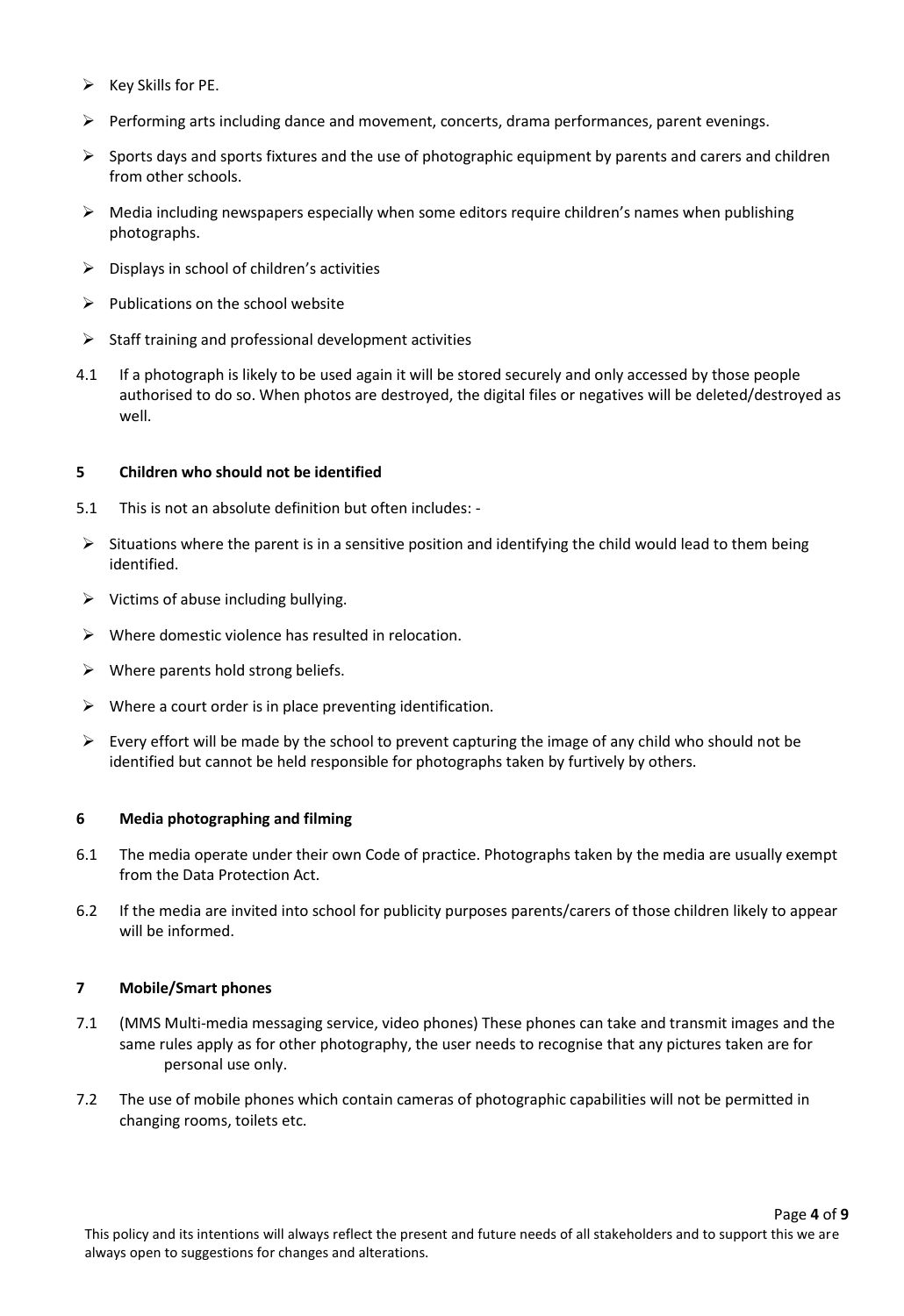#### <span id="page-4-0"></span>**8 Guidance for parents (see Appendix 2)**

- 8.1 Written guidance will be given to parents/carers to the effect that any images must be taken for personal use only and specify that images including others must not be put on the web/internet, and that if they are Data Protection legislation may be contravened.
- 8.2 Parents/carers will be prompted with a verbal announcement at the start of the event that any images must be taken for personal use only. They will be reminded that such images must not be sold or be put on the web/internet (including social networking sites) otherwise Data Protection legislation is likely to be contravened.
- 8.3 People with no connection to our school will not be allowed to photograph staff will question anyone they do not recognise who is using a camera and or video recorder at events and productions.
- <span id="page-4-1"></span>8.4 The ultimate decision to prohibit photography or recording for an event rests with the Headteacher.

#### **9 Review**

<span id="page-4-2"></span>9.1 This policy will be reviewed annually, and at any other time as may be necessary.

#### **10 Implementation of the policy**

<span id="page-4-3"></span>10.1 The staff and Governors of Holy Trinity CE Primary Academy will manage implementation of this policy.

#### **11 Related Policies and Procedures**

Safeguarding Health & Safety Curriculum eSafety Social Networking Confidentiality Equalities **Complaints** Data Protection

#### <span id="page-4-4"></span>**12 Document History**

| <b>Date</b> | <b>Description</b>                                                       |
|-------------|--------------------------------------------------------------------------|
| November    | Major alterations so regarded as a new policy. Policy adopted within the |
| 2012        | academies' revised format                                                |
|             |                                                                          |
|             |                                                                          |
|             |                                                                          |
|             |                                                                          |
|             |                                                                          |
|             |                                                                          |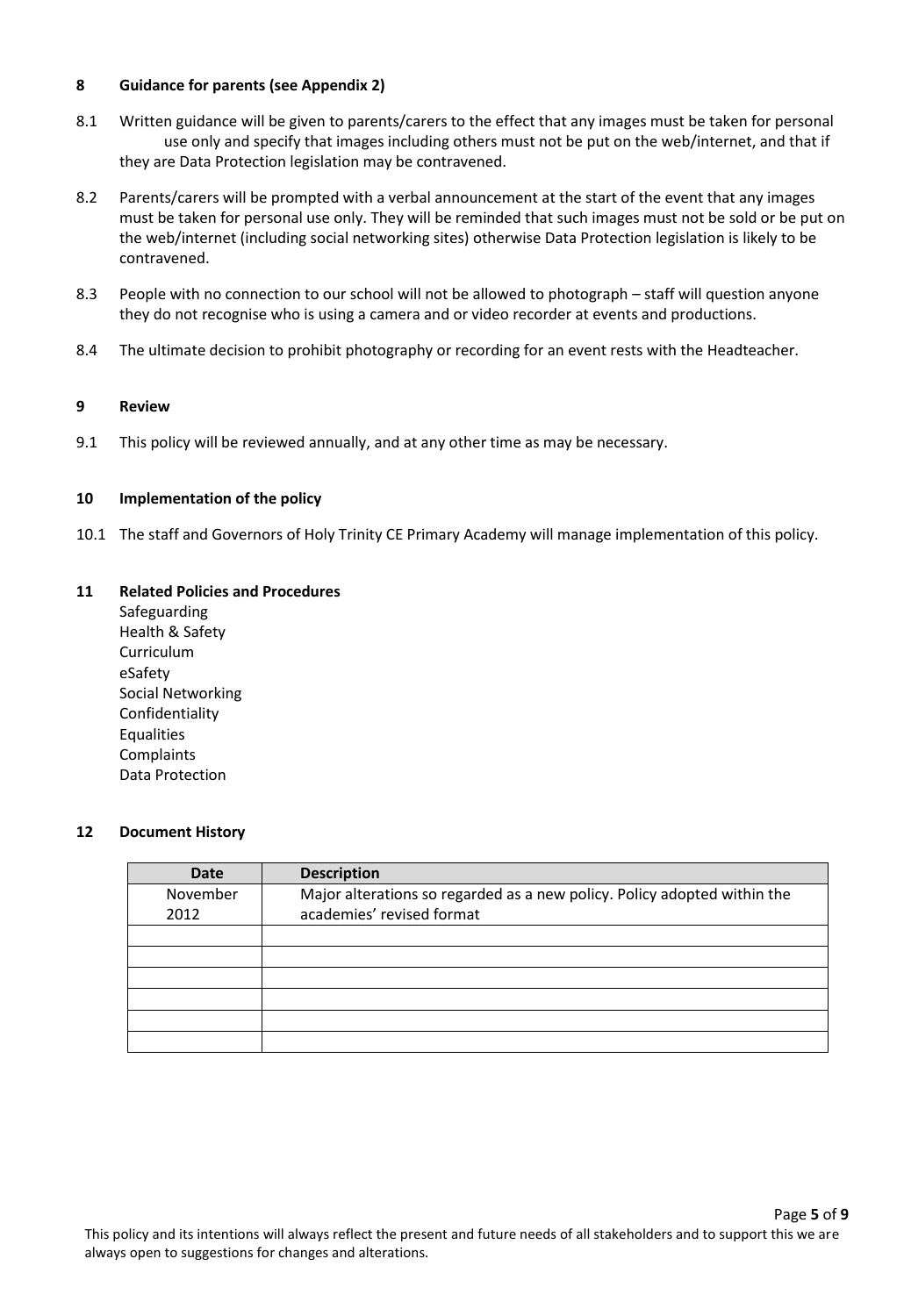#### <span id="page-5-0"></span>**13 APPENDIX 1 PHOTOGRAPHY AND VIDEO RECORDING POLICY CONSENT**

- 13.1 We reserve the right to take photographs/video of the children/young people at our school. We may use these images in our academies prospectus or in other printed publications that we produce, as well as on our website or on project display boards at our school. We may also make video or webcam recordings for school-to-school conferences, monitoring or other educational use.
- 13.2 From time to time, our school may be visited by the media who will take photographs, film footage or carry out radio interviews. Children will often appear in these images, which may appear in local or national newspapers, or on televised news programmes. Photos for the media and other publicity purposes may also be taken at events where our school is taking part.

## Note:<sup>1</sup>

 $\overline{a}$ 

**Official school use**: A small group of pupils are photographed during a science lesson and the photo is to be used in the school prospectus. This will be personal data but will not breach the DPA as long as the children and/or their guardians are aware this is happening and the context in which the photo will be used. **Media Use**: A photograph is taken by a local newspaper of a school awards ceremony. As long as the school has agreed to this, and the children and/or their guardians are aware that photographs of those attending the ceremony may appear in the newspaper, this will not breach the DPA.

- 1: Use in and around school, in places that might be seen by visitors,
- 2: on the school website,
- 3: on social media,
- 4: in wider marketing materials used by the school.

You get that consent once, and as long as you make it clear to the individual that provides that consent that they can withdraw that consent at any time, that's all you need to do.

13.3 We recognise that there are a multitude of reasons whereby some parents (or others with Parental Responsibility) may not want images of their child/ren appearing in media accessible to the public. We undertake to inform parents whenever this may take place. Parents are able to request that such images are not made public using this form or in writing to the headteacher.

| media for the following reason:- |  |
|----------------------------------|--|
|                                  |  |
|                                  |  |

*Please note that websites can be viewed throughout the world and not just in the United Kingdom where UK law applies. Please also note that the conditions for use of photographs/video are on the back of this form. The reason is required to identify any legislative implications.*

<sup>1</sup> https://ico.org.uk/for-organisations/guidance-index/data-protection-and-privacy-and-electronic-communications.aspx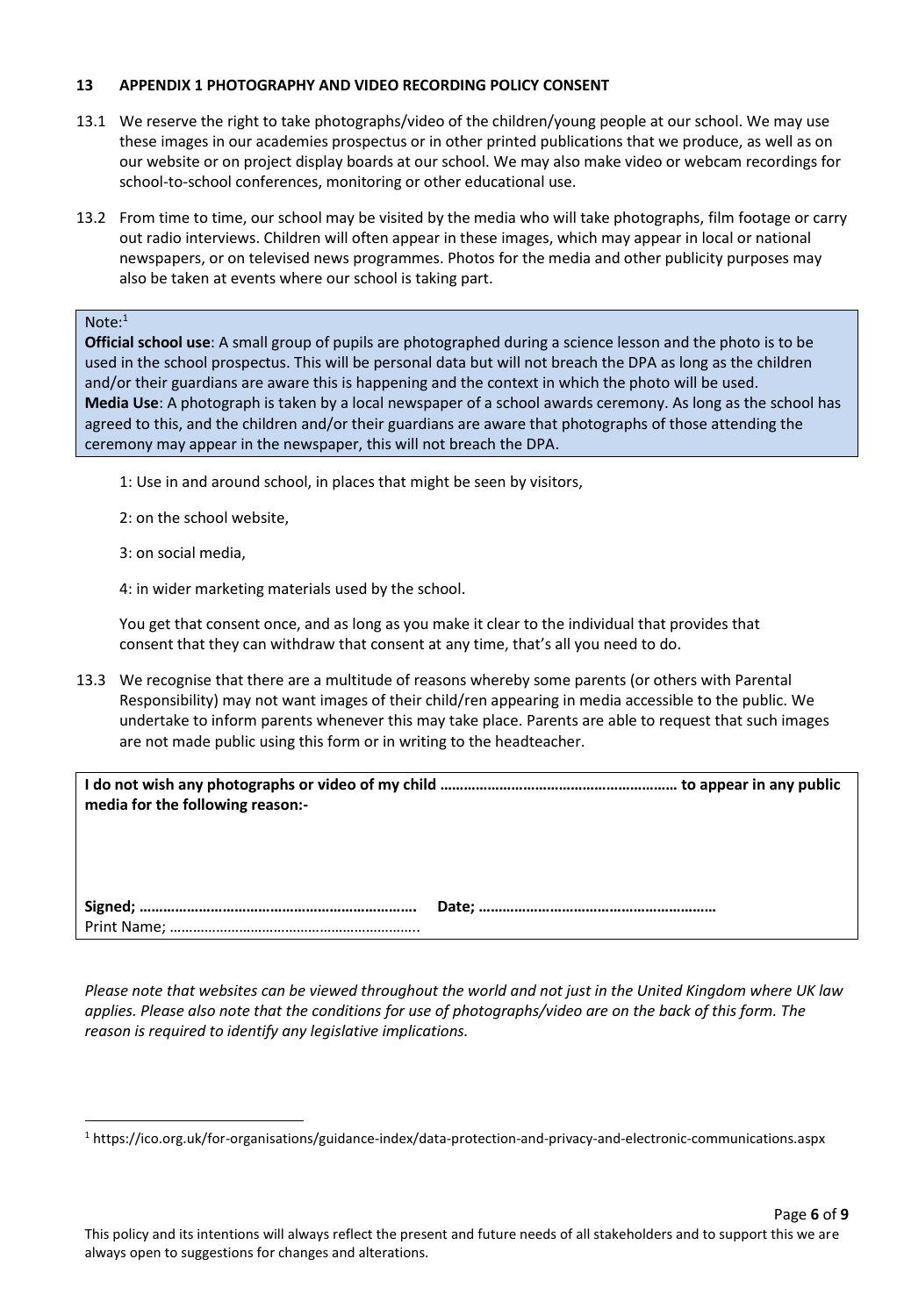I have read and understood the conditions of use on the back of this form.

|                              | Date:                    |  |  |
|------------------------------|--------------------------|--|--|
|                              |                          |  |  |
|                              |                          |  |  |
| Address (in block capitals): | <b>Telephone number:</b> |  |  |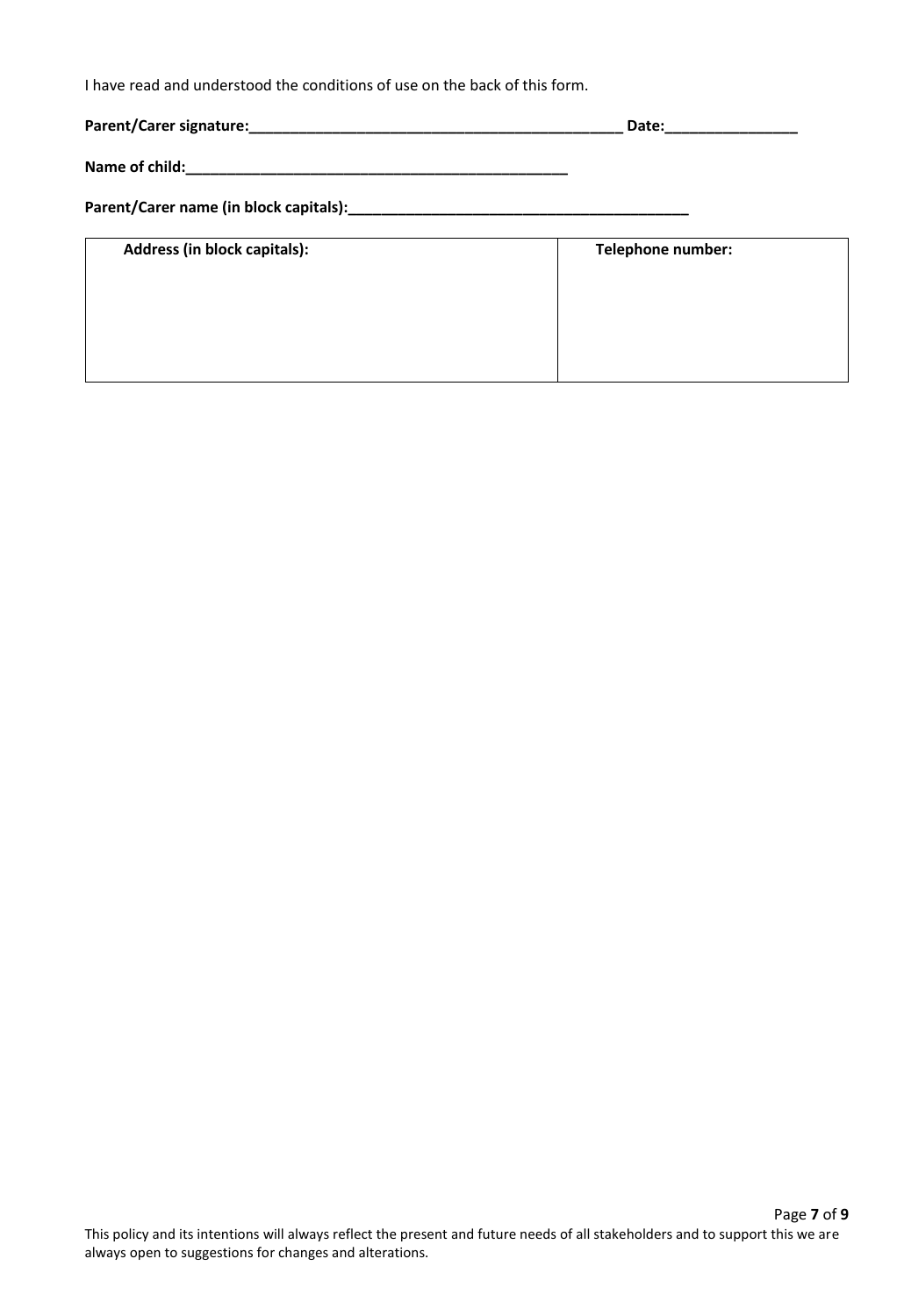## **Appendix 1 2 of 2 Holy Trinity CE Primary Academy PHOTOGRAPHY AND VIDEO RECORDING POLICY**

## **Conditions of use**

This form is valid for the period of time your child attends this school, plus one year after they leave, to enable us to publicise the work of final year pupils.

If we use photographs/video of individual pupils or small groups of pupils, we will avoid using the full name (which means first name **and** surname) of that child in the accompanying text or photo caption.

## **Please note that the media are likely to use first names and surnames in their publications/broadcasts.**

We will not include personal e-mail or postal addresses, or telephone or fax numbers on video, on our website, in our school prospectus or in other printed publications.

We may use group or class photographs or footage with very general labels, such as "a science lesson" or "making carnival costumes".

We will only use images of pupils who are suitably dressed, to reduce the risk of such images being used inappropriately.